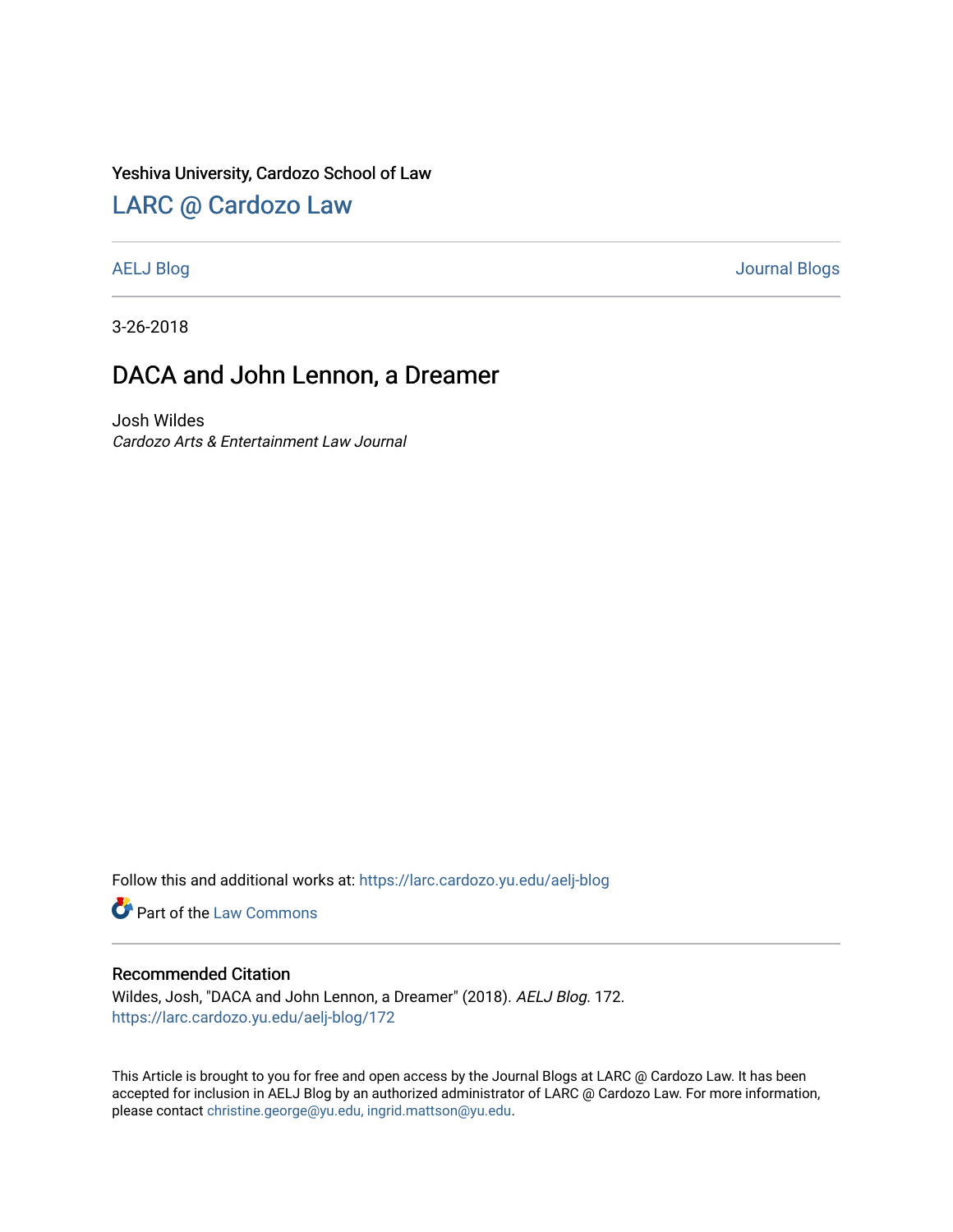# **DACA and John Lennon, a Dreamer**

## BY **[JOSH WILDES](https://cardozoaelj.com/author/joshwildes/)** / ON MARCH 26, 2018

Music legend John Lennon, former Beatles star, once sung the words "you may say I'm a dreamer, but I'm not the only one.["\[1\]](https://cardozoaelj.com/2018/03/26/daca-john-lennon-dreamer/#_ftn1) These words, which make up the chorus for one of his most famous songs, *Imagine*, have a unique significance today, as the future of hundreds of thousands of "Dreamers" seems uncertain[.\[2\]](https://cardozoaelj.com/2018/03/26/daca-john-lennon-dreamer/#_ftn2) As the immigration debate continues to unfold and the prospect of a solution seems ambiguous at best, it's important to look to the past and the history of who these Dreamer truly are.

The Dreamers group is composed of individuals who were involuntarily and illegally brought to the United States by their parents at a young age.<sup>[3]</sup> These foreign-born nationals, now around 800,000 recipients, were granted a discretionary form of immigration status under the Deferred Action for Childhood Arrivals (DACA) program[.\[4\]](https://cardozoaelj.com/2018/03/26/daca-john-lennon-dreamer/#_ftn4) This program, enacted in 2008 by then President Obama, allowed certain young individuals who were brought to the United States illegally to receive temporary relief from deportation and permission to study or work.<sup>[5]</sup> However, the true history behind the authority for passing DACA goes much deeper to the relationship of two icons, artist John Lennon and attorney Leon Wildes.<sup>[6]</sup>

John Lennon, an Englishman, founded the Beatles and is considered to be one of the most iconic singer-songwriters in history.<sup>[7]</sup> He eventually moved to New York City and a few years later met Leon Wildes, former president of the American Immigration Lawyers Association and Founding Partner of Wildes & Weinberg, P.C.<sup>[8]</sup> Their paths crossed because Lennon was threatened with deportation by the United States government because he had a criminal drug conviction in England[.\[9\]](https://cardozoaelj.com/2018/03/26/daca-john-lennon-dreamer/#_ftn9) At the advice of a British attorney, Lennon had plead guilty to the possession of "cannabis resin" years before he came to the United States[.\[10\]](https://cardozoaelj.com/2018/03/26/daca-john-lennon-dreamer/#_ftn10) After years of battling the United States government, Wildes eventually won the case for Lennon and Lennon was free to live in the United States without fear of deportation.<sup>[11]</sup>

What is most remarkable from this case, however, is Wildes' discovery of the then obscure legal concept known as "Prosecutorial Discretion.["\[12\]](https://cardozoaelj.com/2018/03/26/daca-john-lennon-dreamer/#_ftn12) Wildes figured that there must be some sort of prioritization of deportation cases, because there is no way the government had the resources to try all potential deportees at once[.\[13\]](https://cardozoaelj.com/2018/03/26/daca-john-lennon-dreamer/#_ftn13) He therefore made a request to the government using the Freedom of Information Act<sup>[14]</sup> and, for the first time ever, learned that such a practice existed[.\[15\]](https://cardozoaelj.com/2018/03/26/daca-john-lennon-dreamer/#_ftn15)

Prosecutorial Discretion grants the power to government officers and agencies to decide what charges to bring and how to pursue each case. $[16]$  This in turn gives the authority to certain government officials to decide whether to prioritize a case, put it aside temporarily, or ignore it all together[.\[17\]](https://cardozoaelj.com/2018/03/26/daca-john-lennon-dreamer/#_ftn17) To that respect, the Deferred Action used by President Obama is in fact a form of Prosecutorial Discretion.<sup>[18]</sup> The United States Citizenship and Immigration Services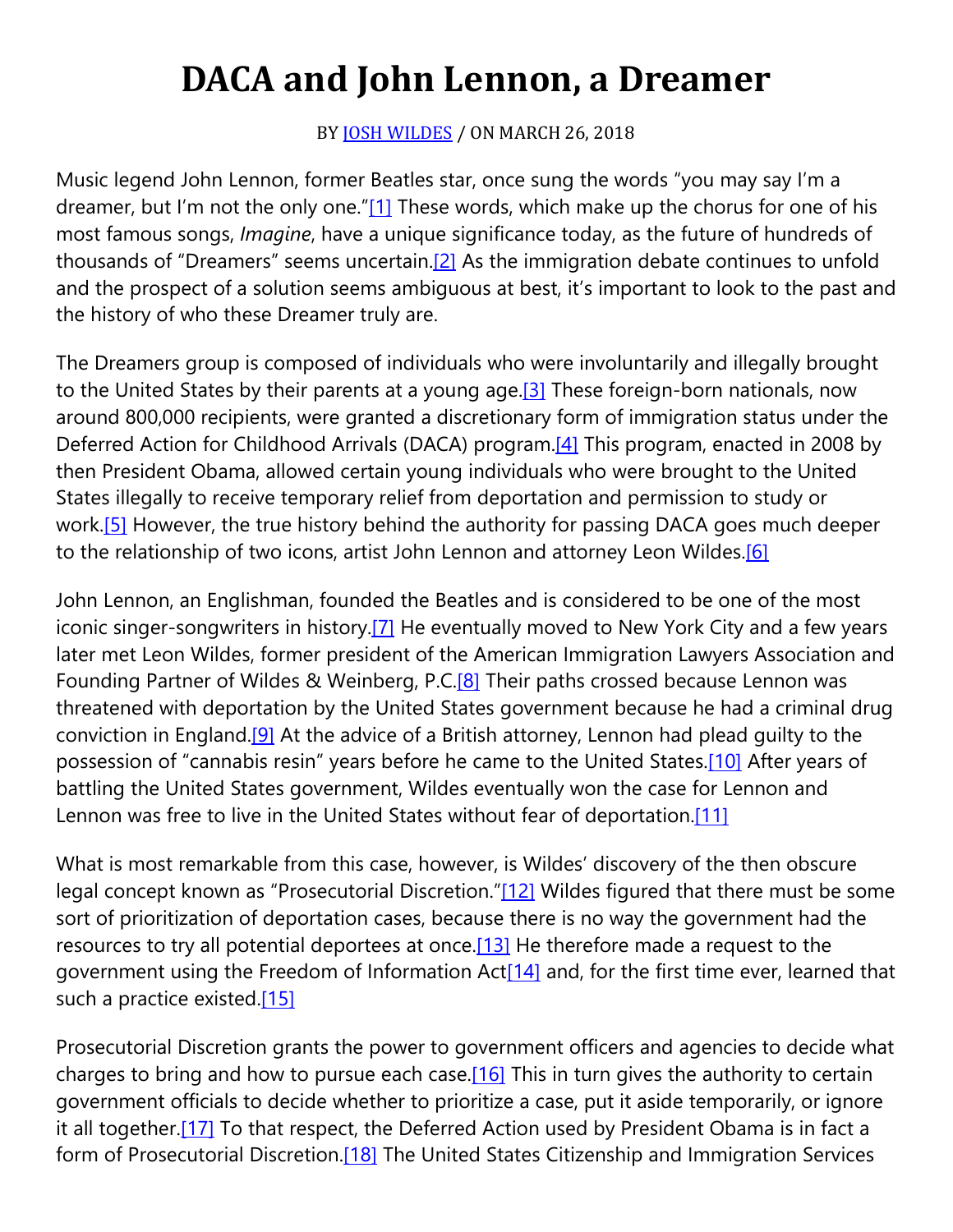(USCIS) even goes as far to define Deferred Action as "a discretionary determination to defer a removal action of an individual as an act of prosecutorial discretion.["\[19\]](https://cardozoaelj.com/2018/03/26/daca-john-lennon-dreamer/#_ftn19)

Lennon was granted Prosecutorial Discretion, or Deferred Action, and by the end of the case, Wildes was even able to obtain a Green Card for the famous Beatle[.\[20\]](https://cardozoaelj.com/2018/03/26/daca-john-lennon-dreamer/#_ftn20) He lived happily with his wife, Yoko Ono, for many years in New York before he was eventually murdered in cold blood by Mark David Chapman, an obsessive and crazy fan from Texas[.\[21\]](https://cardozoaelj.com/2018/03/26/daca-john-lennon-dreamer/#_ftn21) While Chapman may have destroyed Lennon's life, Lennon's legacy and many messages will live on forever. Today, one of those messages resonates through the American political sphere as the status of DACA has an uncertain future under President Trump's administration[.\[22\]](https://cardozoaelj.com/2018/03/26/daca-john-lennon-dreamer/#_ftn22)

Lennon's lyrics, "you may say I'm a dreamer, but I'm not the only one" is somewhat of a creed to so many today. As the entire DACA program finds itself at the center of political debate, it is unclear what will happen to the status of those 800,000 individuals, who just like Lennon, are Dreamers.<sup>[23]</sup> What is clear, however, is that the authority behind DACA truly is a tribute to the great work of John Lennon and Leon Wildes, both rock stars in their own fields.<sup>[24]</sup> As the debate continues, perhaps the American people can learn from the lesson of Lennon and Wildes and continue to strive for a society where, as Lennon sings later in the song, "the world will be as one.["\[25\]](https://cardozoaelj.com/2018/03/26/daca-john-lennon-dreamer/#_ftn25)

*Josh Wildes is a second-year law student focusing on International & Comparative Law at the Benjamin N. Cardozo School of Law, where he serves as a Staff Editor for the Arts & Entertainment Law Journal and the Co-President of the Sports Law Society. Josh is currently the Director of Communications for Wildes & Weinberg, P.C., a preeminent immigration law firm based in New York City. Josh has also served as the Vice President of Hazan Sports Management and has held legal internships at the Department of Homeland Security and Earthbound Brands, Inc. Josh looks forward to pursuing a career in Immigration Law and helping foreigners legally enter the United States.*

[\[1\]](https://cardozoaelj.com/2018/03/26/daca-john-lennon-dreamer/#_ftnref1) *See Imagine Lyrics*, Genius, (last visited Feb. 27, 2018, 10:15 a.m.), https://genius.com/Johnlennon-imagine-lyrics.

[\[2\]](https://cardozoaelj.com/2018/03/26/daca-john-lennon-dreamer/#_ftnref2) *See generally* Caitlin Dickerson, *What is DACA? Who Are the Dreamers? Here Are Some Answers*, NY Times, (Jan. 23, 2018), https://www.nytimes.com/2018/01/23/us/daca-dreamersshutdown.html.

[\[3\]](https://cardozoaelj.com/2018/03/26/daca-john-lennon-dreamer/#_ftnref3) Alan Gomez, *Who Are the DACA DREAMers and How Many Are There?*, USA Today, (last updated Feb. 13, 2018, 4:21 p.m.),

https://www.usatoday.com/story/news/politics/2018/02/13/who-daca-dreamers-and-howmany-here/333045002.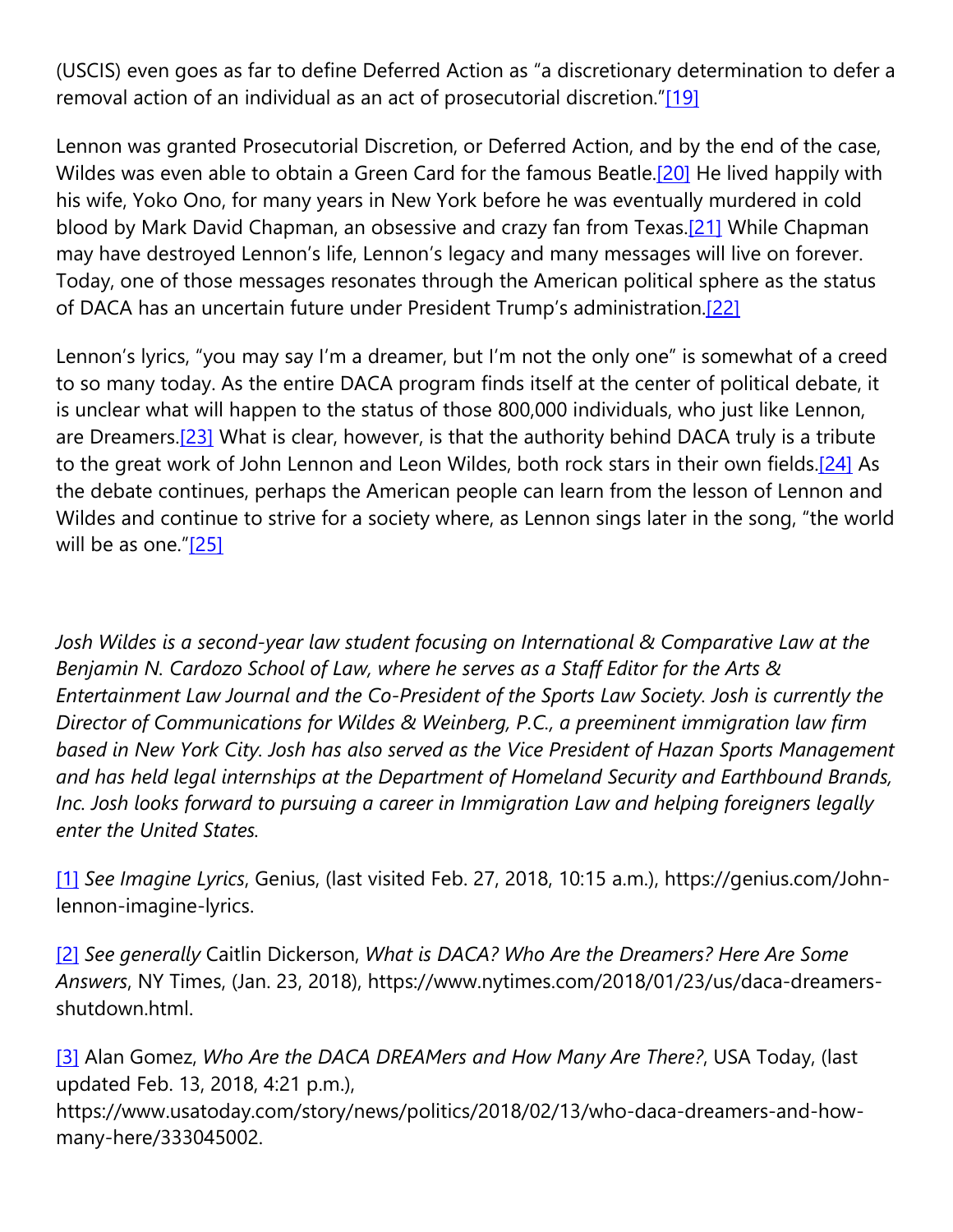[\[4\]](https://cardozoaelj.com/2018/03/26/daca-john-lennon-dreamer/#_ftnref4) *Id.; see also* Catherine E. Shoichet, Susannah Cullinane and Tal Kopan, *US immigration: DACA and Dreamers explained*, CNN, (last updated Oct. 26, 2017, 2:23 p.m.), https://www.cnn.com/2017/09/04/politics/daca-dreamers-immigration-program/index.html (President Obama used his executive authority to establish DACA under the DREAM Act).

[\[5\]](https://cardozoaelj.com/2018/03/26/daca-john-lennon-dreamer/#_ftnref5) Richard Gonzales, *5 Questions About DACA Answered*, National Public Radio, (Sept. 5, 2017, 8:48 p.m.), https://www.npr.org/2017/09/05/548754723/5-things-you-should-know-aboutdaca

[\[6\]](https://cardozoaelj.com/2018/03/26/daca-john-lennon-dreamer/#_ftnref6) *See generally* Hansi Lo Wang, *John Lennon's Deportation Fight Paved Way For Obama's Deferred Action Policy*, National Public Radio, (Aug. 26, 2016, 4:42 p.m.), https://www.npr.org/2016/08/23/490957803/john-lennons-deportation-fight-paved-way-toobamas-deferred-action-policy.

[\[7\]](https://cardozoaelj.com/2018/03/26/daca-john-lennon-dreamer/#_ftnref7) *John Lennon Bio*, Rolling Stone, (last visited Feb. 27, 2018, 10:46 a.m.), https://www.rollingstone.com/music/artists/john-lennon/biography.

[\[8\]](https://cardozoaelj.com/2018/03/26/daca-john-lennon-dreamer/#_ftnref8) *Partners*, Wildes Law, (last visited Feb. 27, 11:02 a.m.), https://www.wildeslaw.com/aboutthe-firm/partners.

[\[9\]](https://cardozoaelj.com/2018/03/26/daca-john-lennon-dreamer/#_ftnref9) *See generally Lennon v. Richardson*, 378 F. Supp. 39 (S.D.N.Y. 1974); *Lennon v. United States*, 387 F. Supp. 561 (S.D.N.Y. 1975); *Lennon v. Immigration & Naturalization Serv.*, 527 F.2d 187 (2d Cir. 1975).

[\[10\]](https://cardozoaelj.com/2018/03/26/daca-john-lennon-dreamer/#_ftnref10) *Id.*

[\[11\]](https://cardozoaelj.com/2018/03/26/daca-john-lennon-dreamer/#_ftnref11) *Id.*

[\[12\]](https://cardozoaelj.com/2018/03/26/daca-john-lennon-dreamer/#_ftnref12) *See* Wang, *supra* at Note 6.

[\[13\]](https://cardozoaelj.com/2018/03/26/daca-john-lennon-dreamer/#_ftnref13) *Id.*

[\[14\]](https://cardozoaelj.com/2018/03/26/daca-john-lennon-dreamer/#_ftnref14) The Freedom of Information Act, 5 U.S.C. § 552, as amended by Public Law No. 104-231, 110 STAT. 3048.

[\[15\]](https://cardozoaelj.com/2018/03/26/daca-john-lennon-dreamer/#_ftnref15) *See* Wang, *supra* at Note 6.

[\[16\]](https://cardozoaelj.com/2018/03/26/daca-john-lennon-dreamer/#_ftnref16) *See Prosecutorial Discretion: A Statistical Analysis*, American Immigration Council, (June 11, 2012), https://www.americanimmigrationcouncil.org/research/prosecutorial-discretionstatistical-analysis.

[\[17\]](https://cardozoaelj.com/2018/03/26/daca-john-lennon-dreamer/#_ftnref17) *Id.*